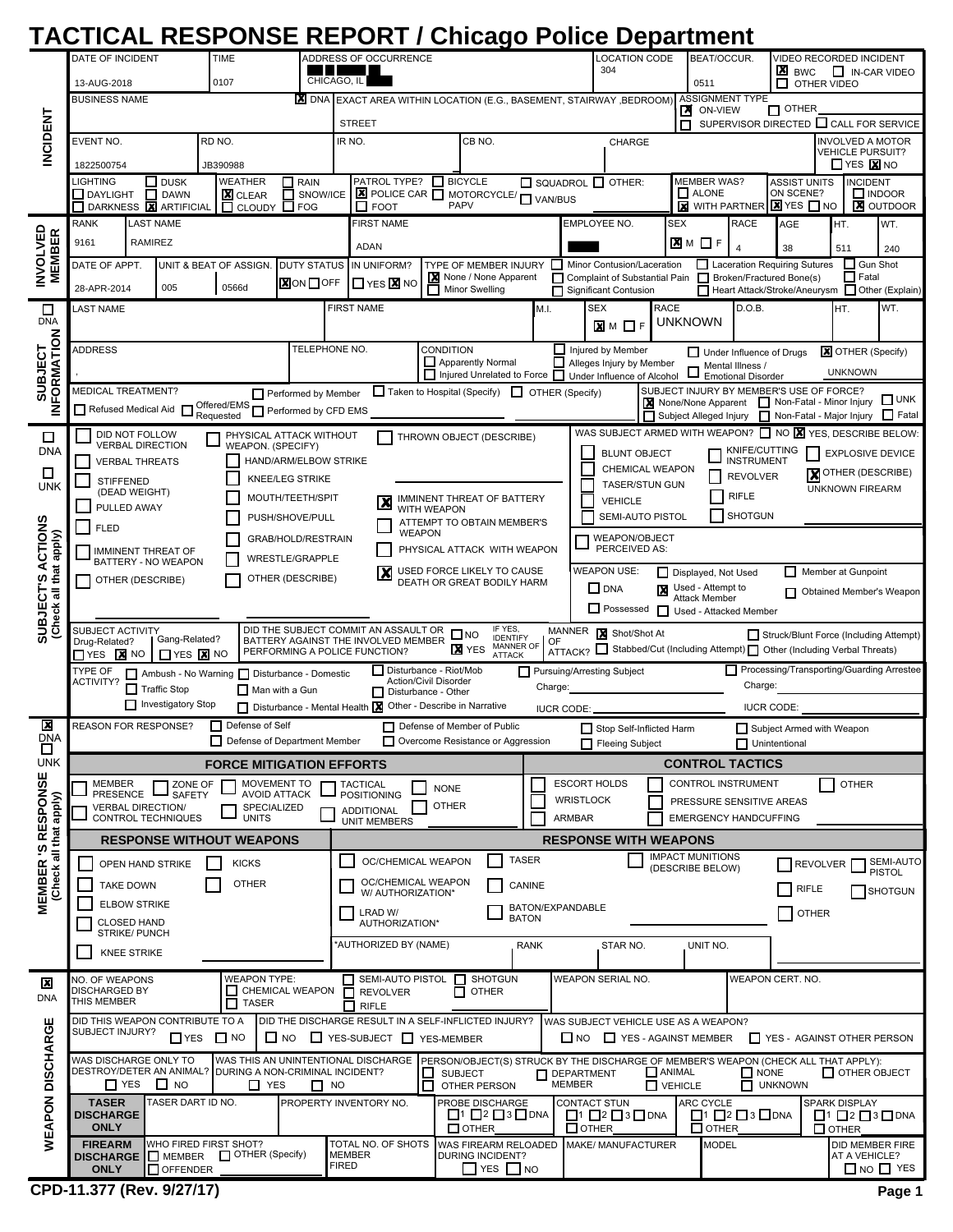| <b>NOTIFICATIONS AND NARRATIVE</b> |                                                                                                                                                                                                                                                                                                                                                                                                                                                                                                                                                                                                                                      |                           |                                  |                                                     |                                                |                                                                                                                    |  |  |
|------------------------------------|--------------------------------------------------------------------------------------------------------------------------------------------------------------------------------------------------------------------------------------------------------------------------------------------------------------------------------------------------------------------------------------------------------------------------------------------------------------------------------------------------------------------------------------------------------------------------------------------------------------------------------------|---------------------------|----------------------------------|-----------------------------------------------------|------------------------------------------------|--------------------------------------------------------------------------------------------------------------------|--|--|
|                                    | NOTIFICATIONS (ALL INCIDENTS): X IMMEDIATE SUPERVISOR I DISTRICT OF OCCURRENCE                                                                                                                                                                                                                                                                                                                                                                                                                                                                                                                                                       |                           |                                  | NOTIFICATIONS (WEAPONS DISCHARGE AND DEADLY FORCE): |                                                | $\Box$ CPIC<br>$\Box$ OEMC                                                                                         |  |  |
|                                    | NARRATIVE (IF APPLICABLE, DESCRIBE WITH SPECIFICITY, (1) THE USE OF FORCE INCIDENT, (2) THE SUBJECT'S ACTIONS, AND (3) THE DEPARTMENT MEMBER'S<br>RESPONSE, INCLUDING FORCE MITIGATION EFFORTS AND SPECIFIC TYPES AND AMOUNT OF FORCE USED. THE INVOVLED MEMBER WILL NOT COMPLETE THE<br>NARRATIVE SECTION FOR ANY FIREARM DISCHARGE INCIDENTS (WITH OR WITHOUT INJURY) OR IN ANY USE OF FORCE INCIDENTS RESULTING IN DEATH.)<br>UNKNOWN SEX SYSTEM DEFAULTED TO MALE                                                                                                                                                                |                           |                                  |                                                     |                                                |                                                                                                                    |  |  |
|                                    | REPORTING MEMBER (Print Name)<br>RAMIREZ, ADAN                                                                                                                                                                                                                                                                                                                                                                                                                                                                                                                                                                                       | 18920                     | STAR/EMPLOYEE NO.                | SIGNATURE                                           |                                                |                                                                                                                    |  |  |
|                                    |                                                                                                                                                                                                                                                                                                                                                                                                                                                                                                                                                                                                                                      |                           | <b>REVIEWING SUPERVISOR</b>      |                                                     |                                                |                                                                                                                    |  |  |
|                                    | TYPE OF SUBJECT INJURY Minor Contusion<br>Significant Contusion                                                                                                                                                                                                                                                                                                                                                                                                                                                                                                                                                                      | $\Box$ Gun Shot           |                                  | HOW WAS INJURY SUSTAINED?                           |                                                |                                                                                                                    |  |  |
|                                    | None / None Apparent<br>Laceration Requiring Sutures Fatal<br>Minor Laceration/Abrasion<br>Broken/Fractured Bone(s)<br>$\Box$ Minor Swelling<br>П<br>Complaint of Substantial Pain                                                                                                                                                                                                                                                                                                                                                                                                                                                   |                           | $\Box$ Other (Explain)           | Intentional Act by Member                           | Intentional Act by Self                        | Intentional Act by Other<br>□ Unintentional Act by Member □ Unintentional Act by Self □ Unintentional Act by Other |  |  |
| X                                  | <b>LAST NAME</b>                                                                                                                                                                                                                                                                                                                                                                                                                                                                                                                                                                                                                     | <b>FIRST NAME</b>         |                                  | M.I.<br>SEX<br>$\Box$ M $\Box$ F                    | <b>RACE</b>                                    | DATE OF BIRTH                                                                                                      |  |  |
| <b>UNK</b>                         | <b>ADDRESS</b>                                                                                                                                                                                                                                                                                                                                                                                                                                                                                                                                                                                                                       |                           | TELEPHONE NO.                    |                                                     | WITNESS INTERVIEW                              | OTHER (Specify)                                                                                                    |  |  |
|                                    | CHICAGO, IL                                                                                                                                                                                                                                                                                                                                                                                                                                                                                                                                                                                                                          |                           |                                  |                                                     | INTERVIEWED NOT<br>AVAILABLE<br>$\Box$ REFUSED |                                                                                                                    |  |  |
| WITNESSES                          | WITNESS STATEMENT                                                                                                                                                                                                                                                                                                                                                                                                                                                                                                                                                                                                                    |                           |                                  |                                                     |                                                |                                                                                                                    |  |  |
|                                    | <b>REVIEWING SUPERVISOR: COMMENTS</b><br>INCIDENT IS BEING REVIEWED BY IRT AND COPA, R/CAPT. HAS NOT REVIEWED ANY BEC FOOTAGE.                                                                                                                                                                                                                                                                                                                                                                                                                                                                                                       |                           |                                  |                                                     |                                                |                                                                                                                    |  |  |
|                                    | ATTACHMENTS: X CASE REPORT<br><b>ARREST REPORT</b>                                                                                                                                                                                                                                                                                                                                                                                                                                                                                                                                                                                   | SUPPLEMENTARY REPORT      | <b>INVENTORY</b>                 | <b>IOD REPORT</b>                                   | <b>TASER DOWNLOAD</b>                          | <b>OTHER</b>                                                                                                       |  |  |
|                                    | <b>REVIEWING SUPERVISOR:</b><br>I HAVE COMPLIED WITH THE DUTIES OUTLINED IN G03-02-02.                                                                                                                                                                                                                                                                                                                                                                                                                                                                                                                                               | $\boldsymbol{\mathsf{X}}$ | OF POLICE ACCOUNTABILITY (COPA). | LOG NUMBER OBTAINED FROM THE CIVILIAN OFFICE        | <b>LOG NO. OBTAINED.</b><br>1090601            |                                                                                                                    |  |  |
|                                    | X I HAVE REVIEWED THIS TACTICAL RESPONSE REPORT AND AFFIRM THAT THE REPORT IS LEGIBLE AND COMPLETE.                                                                                                                                                                                                                                                                                                                                                                                                                                                                                                                                  |                           |                                  |                                                     |                                                |                                                                                                                    |  |  |
|                                    | REVIEWING SUPERVISOR NAME (Print)<br>STAR NO.                                                                                                                                                                                                                                                                                                                                                                                                                                                                                                                                                                                        | <b>SIGNATURE</b>          |                                  |                                                     |                                                | DATE/TIME COMPLETED                                                                                                |  |  |
|                                    | 50<br>OLSON, ERIC                                                                                                                                                                                                                                                                                                                                                                                                                                                                                                                                                                                                                    |                           |                                  |                                                     |                                                | 13-AUG-2018 0701                                                                                                   |  |  |
|                                    | DISTRIBUTION OF TRR: IF A PAPER TRR WAS COMPLETED DUE TO AN UNAVAILABILITY OF THE AUTOMATED TACTICAL RESPONSE REPORT APPLICATION:<br>1. THE ORIGINAL TRR WILL BE FORWARDED TO DIRECTOR, RECORDS DIVISION - TO BE INCLUDED WITH THE CORRESPONDING CASE FILE.<br>2. A COPY OF THE PAPER TRR AND THE ATTACHMENTS WILL BE FORWARDED TO:<br>A. THE INVESTIGATING SUPERVISOR RESPONSIBLE FOR THE INVESTIGATION,<br>B. CIVILIAN OFFICE OF POLICE ACCOUNTABILITY (COPA), AND<br>C. DIRECTOR, INFORMATION SERVICES DIVISION, TO ENSURE DATA ENTRY AND ATTACHMENT SCANNING INTO THE AUTOMATED<br>TACTICAL RESPONSE REPORT (A-TRR) APPLICATION. |                           |                                  |                                                     | TRR $1$                                        | or 1<br>TRR(S)                                                                                                     |  |  |
|                                    | CPD-11.377 (Rev. 9/27/17)                                                                                                                                                                                                                                                                                                                                                                                                                                                                                                                                                                                                            |                           |                                  |                                                     |                                                | Page 2                                                                                                             |  |  |